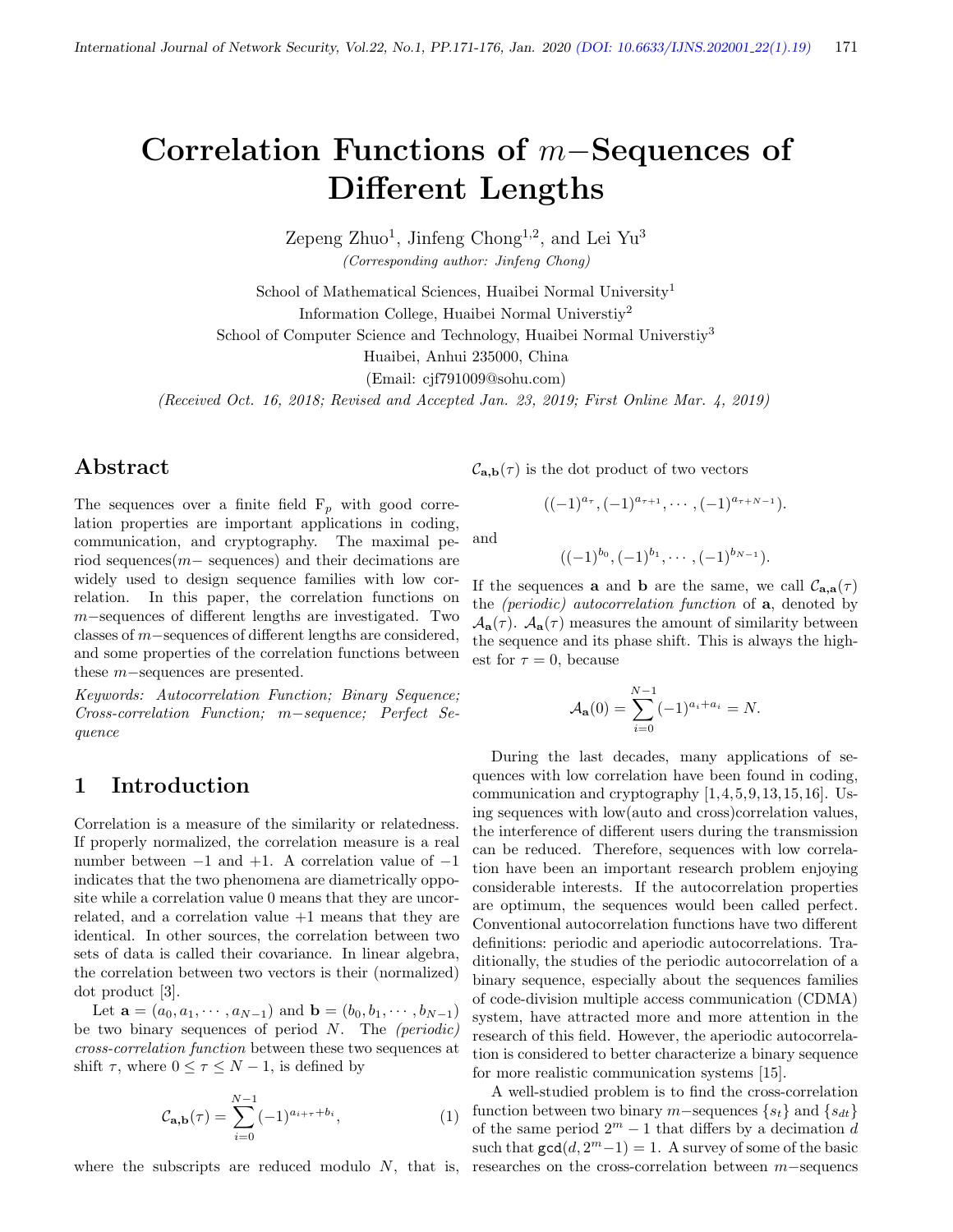of the same length can be found [5]. Several sequence families with practical applications use m−sequencs of different periods, a prime example is the optimal small family of Kasami sequences. The correlation properties of this family depends on the correlation properties of an m–sequence of period  $2^m - 1$  and an m–sequence of period  $2^{m/2-1}$  where m is even.

A cross-correlation function between two periodic sequences  $\mathbf{a} = \{a_i\}$ , of period s, and  $\mathbf{b} = \{b_i\}$ , of period t, over  $F_2$  can be defined as [3].

$$
\mathcal{CC}_{\mathbf{a},\mathbf{b}}(\tau) = \sum_{i=0}^{N-1} (-1)^{a_{i+\tau} + b_i}, \tau = 0, 1, \cdots,
$$
 (2)

where  $N = \texttt{lcm}[s, t]$ .

In [10], Ness and Helleseth studied the cross correlation between an m−sequencs  $\{s_t\}$  of length  $n = 2^m - 1$ and an m–sequence  $\{u_{dt}\}\$  of length  $2^k - 1$ , where m = 2k and  $gcd(d, 2^k - 1) = 1$ . Here  $\{u_t\}$  denotes the m−sequence which used in constructing the small family of Kasami sequence. The cross-correlation functions between m−sequences of different lengths were investigated in  $[2, 6-8, 10-12, 14]$ . The first infinite family of pairs of m−sequences with four-valued cross-correlation was constructed and the complete correlation distribution of this family was also determined [11]. From the above studies, we are motivated by  $[2,6-8,10-12,14]$  to study correlation functions of m−sequences of different lengths.

## 2 Preliminaries

**Definition 1.** If the autocorrelation function  $A_a(\tau)$  is two-valued, given by

$$
\mathcal{A}_a(\tau) = \begin{cases} N, & \text{if } \tau \equiv 0 \pmod{N}, \\ K, & \text{if } \tau \not\equiv 0 \pmod{N}, \end{cases}
$$
 (3)

where K is a constant. If  $K = -1$ , N is an odd and  $K = 0$ , N is an even, then we say that the sequence **a** has the (ideal) 2-level autocorrelation function, and **a** is called the perfect sequence.

If  $N = 2<sup>n</sup> - 1$ , the autocorrelation function  $A_{a}(\tau)$  is two-valued and is given by

$$
\mathcal{A}_{\mathbf{a}}(\tau) = \begin{cases} 2^n - 1, & \text{if } \tau \equiv 0 \pmod{2^n - 1}, \\ -1, & \text{if } \tau \not\equiv 0 \pmod{2^n - 1}. \end{cases} \tag{4}
$$

Binary sequences with 2-level autocorrelation have many applications in communication such as radar distance ranging, hardware testing, coding theory, and cryptography. A binary sequence of period  $2<sup>n</sup> - 1$  with 2-level autocorrelation corresponds to a cyclic Hadamard difference set with parameters  $(2^{n} - 1, 2^{n-1} - 1, 2^{n-2} - 1)$ . A sequence a is called balanced if the number of ones and zeros in each period is  $n/2$  if n is even or  $(n \pm 1)/2$  if n is odd. Balanced sequences with autocorrelation  $-1$ are widely used in communications and cryptography. The m−sequences is the first class of binary sequences

of period  $2<sup>n</sup> - 1$  with 2-level autocorrelation for any positive integer  $n$ , and it corresponds to the Singer Hamamard difference sets which were discovered by Singer in 1938. Golomb found m−sequences from the approach linear feedback shift register sequences in 1954. These sequences have several other common names, e.g., pseudonoise(PN) sequences and maximal length shift register sequences. The importance of m−sequences is largely due to the part which they called pseudo randomness properties, i.e., properties that make m−sequences behave like sequences whose elements are chosen at random.

Let p be any prime, r be a positive integer,  $q = p^r$ . Let  $\omega = e^{2\pi i/p}$  be a primitive pth root of unity. The (canonical) additive character of  $F_{p^r}$  is defined by

$$
\chi(x) = e^{2\pi i Tr(x)/p}, x \in \mathcal{F}_{p^r},
$$
\n(5)

where  $Tr(x)$  is the trace function from  $F_{p^r}$  to  $F_p$ , given by

$$
Tr(x) = x + x^p + \dots + x^{p^{r-1}}, x \in F_{p^r}.
$$

Definition 2. A cross-correlation function between two periodic sequences  $\boldsymbol{a}$ , of period s, and  $\boldsymbol{b}$ , of period t, over  $F_q$  can be defined as

$$
\mathcal{CC}_{\mathbf{a},\mathbf{b}}(\tau) = \sum_{i=0}^{N-1} \chi(a_{i+\tau}) \chi^*(b_i), \tau = 0, 1, \cdots,
$$
 (6)

where  $\chi^*(x) = (\chi(x))^*$ , the complex conjugation of  $\chi(x)$ , and  $N = \text{lcm}[s, t]$ . In particular, the cross-correlation function of  $\boldsymbol{a}$  and  $\boldsymbol{b}$  defined by Equation (6) becomes Equation (2) and the following formulae:

$$
\mathcal{CC}_{a,b}(\tau) = \sum_{i=0}^{N-1} \omega^{a_{i+\tau}-b_i}, \tau = 0, 1, \cdots, \text{for } q = p > 2.
$$
 (7)

In [3], the basic properties of cross-correlation function which defined as Equation (7) were studied. We list in the following:

*Property*  $1/1$ *:* Let **a** and **b** be two periodic sequences over  $F_p$  with periods  $s = p^n - 1$  and t, where t|s respectively. Let L be the left shift operator.

1) 
$$
\mathcal{CC}_{\mathbf{a},\mathbf{b}}(\tau) = \mathcal{CC}_{\mathbf{a},\mathbf{b}}(\tau + kt), k = 0, 1, \cdots
$$

- 2)  $\mathcal{CC}_{L^k \mathbf{a}, L^k \mathbf{b}}(\tau) = \mathcal{CC}_{\mathbf{a}, \mathbf{b}}(\tau), 0 \leq k < s.$
- 3)  $\mathcal{CC}_{L^i\mathbf{a},L^j\mathbf{b}}(\tau) = \mathcal{CC}_{\mathbf{a},\mathbf{b}}(\tau+i-j), 0 \leq i,j < s$ , where  $\tau + i - j$  is reduced modulo s.
- 4)  $\mathcal{CC}_{\mathbf{a},\mathbf{b}}(\tau) = \overline{\mathcal{CC}_{\mathbf{b},\mathbf{a}}(-\tau)}$ . In particular, if  $p = 2$ , then  $\mathcal{CC}_{\mathbf{a},\mathbf{b}}(\tau) = \mathcal{CC}_{\mathbf{b},\mathbf{a}}(-\tau)$ , where  $-\tau$  is reduced modulo s.
- 5) If  $p = 2$ , according to the assumption,  $t/2^n 1$ . Let  $d > 1$  satisfying  $gcd(d, t) = 1$ , then

$$
\mathcal{CC}_{\mathbf{a},\mathbf{b}^{(d^{-1})}}(\tau)=\mathcal{CC}_{\mathbf{b},\mathbf{a}^{(d)}}(-d^{-1}\tau).
$$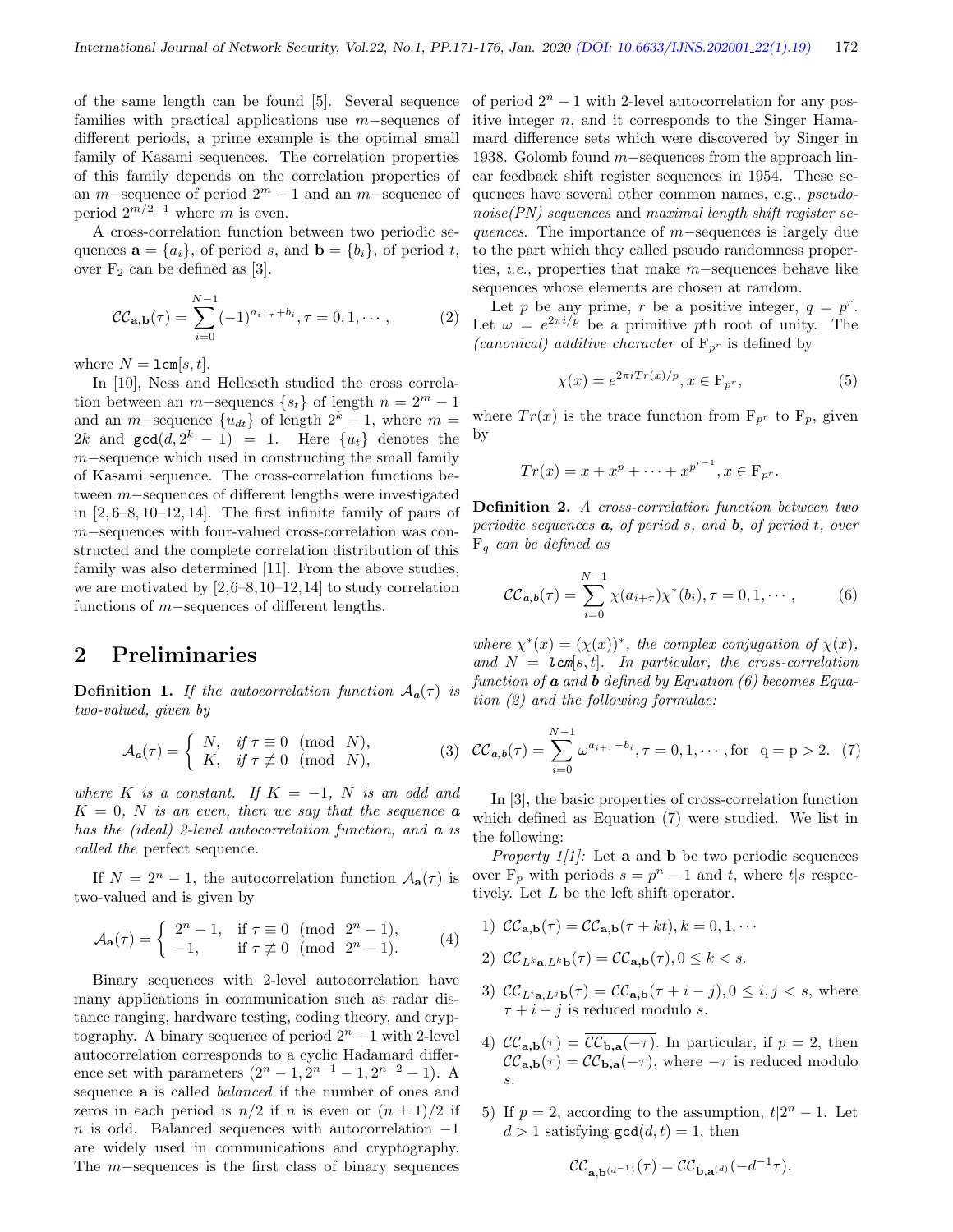## 3 Main Results

In this section, we mainly discuss the properties of the cross-correlation function  $\mathcal{CC}_{a,b}(\tau)$  defined as Equation (2).

### 3.1 The  $gcd(s, t) = 1$  Property

#### 3.1.1 Product Sequences

In [15], Yu and Gong discussed the applications of the perfect binary sequence for binary sequences with optimal (periodic) autocorrelation. Let a and b be binary sequences of periods  $N_1$  and  $N_2$  respectively, where  $gcd(N_1, N_2) = 1$ . Then the product sequence  $\mathbf{p} = \mathbf{a} + \mathbf{b} =$  $(p_0, p_1, \dots, p_{N-1})$  of period  $N = N_1 N_2$  is defined by the component-wise addition of  $p_i = a_i + b_i \pmod{2}$ ,  $0 \leq$  $i \leq N-1$ . The (periodic) autocorrelation  $\mathcal{A}_{\mathbf{p}}(\tau)$  of the product sequence is given by

$$
\mathcal{A}_{\mathbf{p}}(\tau) = \sum_{i=0}^{N-1} (-1)^{p_{i+\tau}+p_i}
$$
  
\n
$$
= \sum_{i=0}^{N_1N_2-1} (-1)^{a_{i+\tau}+b_{i+\tau}+a_i+b_i}
$$
  
\n
$$
= \left[ \sum_{j=0}^{N_1-1} (-1)^{a_{j+\tau}+a_j} \right] \cdot \left[ \sum_{k=0}^{N_2-1} (-1)^{b_{k+\tau}+b_k} \right]
$$
  
\n
$$
= \mathcal{A}_{\mathbf{a}}(\tau) \cdot \mathcal{A}_{\mathbf{b}}(\tau),
$$

where  $0 \leq \tau \leq N-1$ , and the indices of a sequence are computed modulo its own period.

That is, the (periodic) autocorrelation functions of the products of periodic sequences of relatively prime lengths are themselves the products of the individual autocorrelation functions.

**Example 1.** Let  $a = 110, b = 11010$ , then

$$
a: 110110110110110,
$$
  

$$
b: 110101101011010,
$$
  

$$
p: 000011011101100.
$$

We compute their autocorrelation functions as follow-We have ing:

$$
\mathcal{A}_{\mathbf{a}}(0), \mathcal{A}_{\mathbf{a}}(1), \cdots, \mathcal{A}_{\mathbf{a}}(14) \n= 3, -1, -1, 3, -1, -1, 3, -1, -1, 3, -1, -1, 3, -1, -1, \n\mathcal{A}_{\mathbf{b}}(0), \mathcal{A}_{\mathbf{b}}(1), \cdots, \mathcal{A}_{\mathbf{b}}(14) \n= 5, -3, 1, 1, -3, 5, -3, 1, 1, -3, 5, -3, 1, 1, -3, \n\mathcal{A}_{\mathbf{p}}(0), \mathcal{A}_{\mathbf{p}}(1), \cdots, \mathcal{A}_{\mathbf{p}}(14) \n= 15, 3, -1, 3, 3, -5, -9, -1, -1, -9, -5, 3, 3, -1, 3.
$$

Obviously, from the above example, we have  $A_{p}(\tau) =$  $\mathcal{A}_{\mathbf{a}}(\tau) \cdot \mathcal{A}_{\mathbf{b}}(\tau), 0 \leq \tau \leq 14.$ 

### 3.1.2 Cross-Correlation Functions Between m−Sequences of Relatively Prime Lengths

In this section, we discuss the cross-correlation function between an arbitrary pair of m−sequences whose periods are relatively prime. First, we give the following fact.

**Proposition 1.** Let **a** and **b** be binary sequences of periods s and t respectively, where  $\gcd(s,t) = 1$ . Let  $\mathcal{CC}_{a,b}(\tau)$ be the cross-correlation function between  $\boldsymbol{a}$  and  $\boldsymbol{b}$  defined by Equation (2). Then the  $\mathcal{CC}_{a,b}(\tau)$  is a periodic function, and the period of  $\mathcal{CC}_{a,b}(\tau)$  is equal to min $(s,t)$ .

In fact, without loss of generality, we assume  $s < t$ . So, **a** is a short sequence. If the sequence **a** shifts s times later, it will return to the original location again. Hence, the value of  $\mathcal{CC}_{a,b}(\tau)$  won't change any more.

**Example 2.** Let  $a = 011, b = 0010111$ , they are m−sequences of length 3 and 7 respectively. By Equation (2), we compute

$$
\mathcal{CC}_{a,b}(\tau) = \sum_{i=0}^{20} (-1)^{a_{i+\tau}+b_i}, \tau = 0, 1, \cdots
$$

Since,

$$
\mathbf{a}: 011011011011011011011,
$$

$$
b : 001011100101110010111.
$$

Then, we have

$$
\mathcal{CC}_{\mathbf{a},\mathbf{b}}(0) = 1, \mathcal{CC}_{\mathbf{a},\mathbf{b}}(1) = 1, \mathcal{CC}_{\mathbf{a},\mathbf{b}}(2) = 1, \mathcal{CC}_{\mathbf{a},\mathbf{b}}(3) = 1, \cdots
$$

Before proceeding, we will give a somewhat technical result about  $gcd's(greatest common divisor)$  that will be used in the following.

**Lemma 1.** Let  $a, m, n$  be positive integers, and  $a > 1$ . Then

$$
\gcd(a^m-1, a^n-1) = a^{\gcd(m,n)} - 1.
$$

*Proof.* If  $m = n$ , the result is trivial. If  $m \neq n$ , and  $m, n > 1$ , without loss of generality, we assume  $m > n$ . Using Division algorithm, then

$$
m = qn + r, 0 \le r < n.
$$

$$
a^{m} - 1 = a^{qn+r} - 1
$$
  
=  $a^{qn+r} - a^{r} + a^{r} - 1$ 

$$
= a^r(a^{qn} - 1) + (a^r - 1).
$$

Since  $(a^{n} - 1)|(a^{qn} - 1), i.e., \exists A \in \mathbb{N}, a^{qn} - 1 = A(a^{n} - 1)$ 1), then  $a^m - 1 = A a^r (a^n - 1) + (a^r - 1)$ . Therefore,  $gcd(a^m - 1, a^n - 1) = gcd(a^n - 1, a^r - 1).$ 

Note that  $gcd(m, n) = gcd(n, r)$ . If  $r = 0$ , then  $gcd(m, n) = n$ , the result is true. If  $r > 0$ , then we discuss  $gcd(a^n - 1, a^r - 1)$  by using the same method. According to Euclid's algorithm, the result is true.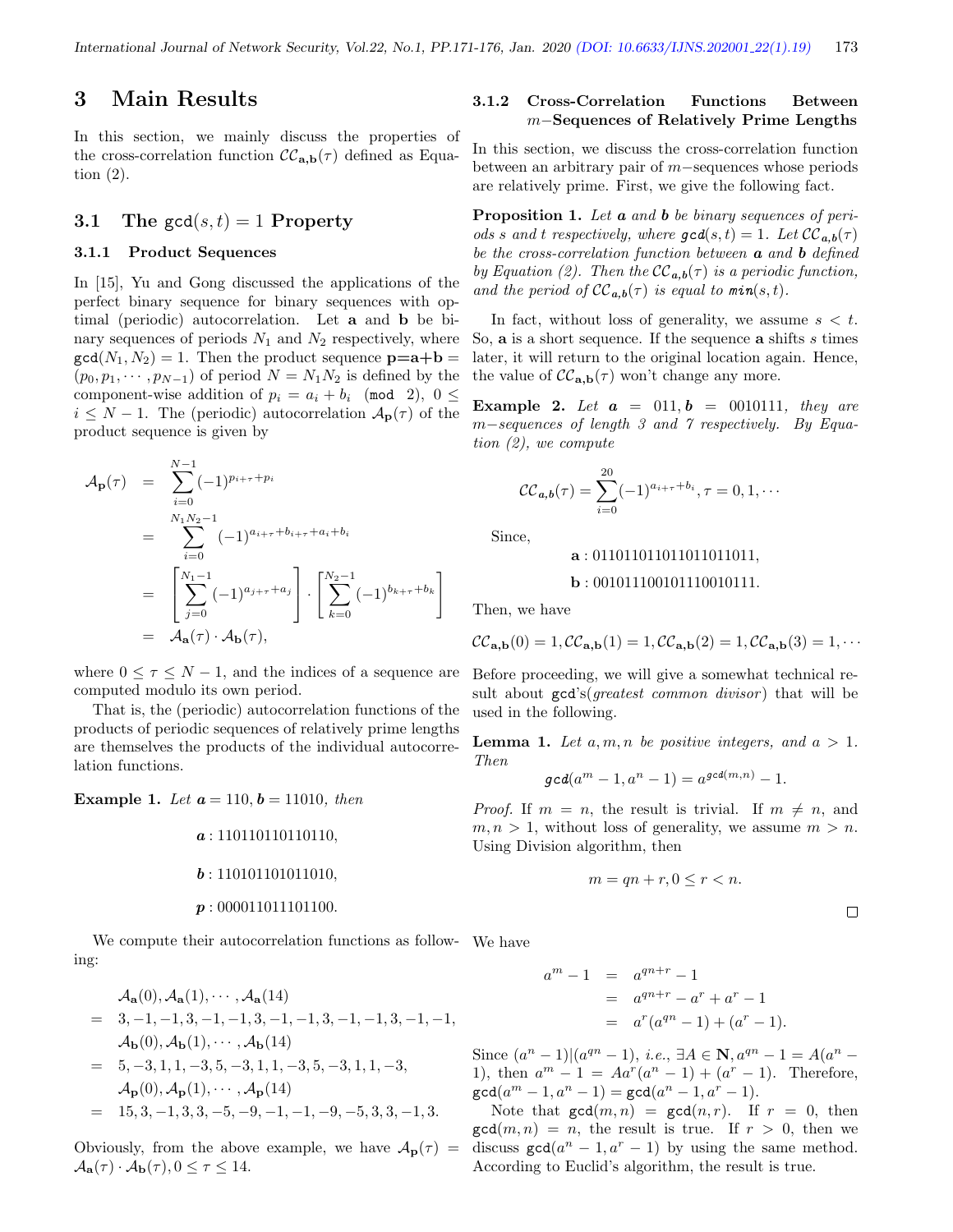The above result is very powerful. For example, it says that  $gcd(3^9 - 1, 3^8 - 1) = 3^{gcd(9,8)} - 1 = 2$ , a fact which is unobvious if we had written  $3^9 - 1 = 19682, 3^8 - 1 =$ 6560. Similarly, using Lemma 1, we can compute many polynomial gcd's effortlessly:  $\gcd(x^9-1, x^{12}-1) = x^3-1$ .

Theorem 1. Let  $\boldsymbol{a}$  and  $\boldsymbol{b}$  be binary m−sequences of periods  $2^m - 1$  and  $2^n - 1$  respectively, where  $gcd(m, n) = 1$ . Let  $\mathcal{CC}_{a,b}(\tau)$  be the cross-correlation function between a and **b** defined by Equation  $(2)$ . Then

$$
\mathcal{CC}_{a,b}(\tau)=1.
$$

Since  $gcd(m, n) = 1$ , according to Lemma 1, we have  $gcd(2^m - 1, 2^n - 1) = 1$ . Using the knowledge of probability, we calculate  $\mathcal{CC}_{a,b}(\tau)$ . Let a be an m-sequence of period P. Hence, the sequence a satisfies the balance property, *i.e.*, in every period, 0's occur  $(P-1)/2$  times and 1's occur  $(P + 1)/2$  times. So, in every period,

$$
Pr(0) = (P - 1)/2P, Pr(1) = (P + 1)/2P.
$$

Note that for two periodic sequences  $\mathbf{a} = \{a_i\}, \mathbf{b} =$  ${b_i}$  of relatively prime lengths s, t, the cross-correlation function Equation (2) can be defined as

$$
\mathcal{CC}_{\mathbf{a},\mathbf{b}}(\tau) = A(\tau) - D(\tau), 0 \le \tau \le st - 1,
$$

where  $A(\tau)$  and  $D(\tau)$  denote the number of agreements and disagreements between **a**'s phase shift  $\{a_{i+\tau}\}, 0 \leq$  $i \leq st - 1$  and  $\{b_i\}$ ,  $0 \leq i \leq st - 1$  respectively. In statistical terms, the cross-correlation function Equation (2) becomes the standard correlation coefficient defined as

$$
CC_{\mathbf{a},\mathbf{b}}(\tau) = (2^m - 1)(2^n - 1)(\Pr\{a_{i+\tau} = b_i\} - \Pr\{a_{i+\tau} \neq b_i\}).
$$

Proof of Theorem 1: For the sequences **a** and **b**, we have

$$
\Pr_{\mathbf{a}}(0) = \frac{2^{m-1} - 1}{2^m - 1}, \text{ } \Pr_{\mathbf{a}}(1) = \frac{2^{m-1}}{2^m - 1},
$$

$$
\Pr_{\mathbf{b}}(0) = \frac{2^{n-1} - 1}{2^n - 1}, \text{ } \Pr_{\mathbf{b}}(1) = \frac{2^{n-1}}{2^n - 1}.
$$

Since the two sequences a and b are statistically independent, we get four joint probabilities

$$
\begin{aligned} \Pr(00) &= \Pr_{\mathbf{a}}(0) \cdot \Pr_{\mathbf{b}}(0) = \frac{(2^{m-1}-1)(2^{n-1}-1)}{(2^m-1)(2^n-1)}, \\ \Pr(01) &= \Pr_{\mathbf{a}}(0) \cdot \Pr_{\mathbf{b}}(1) = \frac{2^{n-1}(2^{m-1}-1)}{(2^m-1)(2^n-1)}, \\ \Pr(10) &= \Pr_{\mathbf{a}}(1) \cdot \Pr_{\mathbf{b}}(0) = \frac{2^{m-1}(2^{n-1}-1)}{(2^m-1)(2^n-1)}, \\ \Pr(11) &= \Pr_{\mathbf{a}}(1) \cdot \Pr_{\mathbf{b}}(1) = \frac{2^{m-1} \cdot 2^{n-1}}{(2^m-1)(2^n-1)}. \end{aligned}
$$

Therefore,

$$
\begin{array}{rcl}\Pr\{a_{i+\tau}=b_i\} & = & \Pr(00) + \Pr(11) \\
 & = & \frac{(2^{m-1}-1)(2^{n-1}-1) + 2^{m-1} \cdot 2^{n-1}}{(2^m-1)(2^n-1)},\n\end{array}
$$

$$
i_{++} \neq b_i
$$
 = Pr(01) + Pr(10)  
= 
$$
\frac{2^{n-1}(2^{m-1}-1) + 2^{m-1}(2^{n-1}-1)}{(2^m-1)(2^n-1)}.
$$

Thus,

 $Pr{a$ 

$$
\mathcal{CC}_{\mathbf{a},\mathbf{b}}(\tau) = (2^m - 1)(2^n - 1)
$$
  
 
$$
\cdot \quad (\Pr\{a_{i+\tau} = b_i\} - \Pr\{a_{i+\tau} \neq b_i\})
$$
  
= 1.

Example 3: With the notation in Example 2. We compute  $\mathcal{CC}_{\mathbf{a},\mathbf{b}}(\tau)$  by using Theorem 1. First, we have

 $Pr_{\bf{a}}(0) = 1/3$ ,  $Pr_{\bf{a}}(1) = 2/3$ ,  $Pr_{\bf{b}}(0) = 3/7$ ,  $Pr_{\bf{b}}(1) = 4/7$ , and

$$
Pr(00) = Pr_{\mathbf{a}}(0) \cdot Pr_{\mathbf{b}}(0) = 3/21,
$$
  
\n
$$
Pr(01) = Pr_{\mathbf{a}}(0) \cdot Pr_{\mathbf{b}}(1) = 4/21,
$$
  
\n
$$
Pr(10) = Pr_{\mathbf{a}}(1) \cdot Pr_{\mathbf{b}}(0) = 6/21,
$$
  
\n
$$
Pr(11) = Pr_{\mathbf{a}}(1) \cdot Pr_{\mathbf{b}}(1) = 8/21,
$$

then,

$$
\Pr\{a_{i+\tau} = b_i\} = \Pr(00) + \Pr(11) = 11/21,
$$
  

$$
\Pr\{a_{i+\tau} \neq b_i\} = \Pr(01) + \Pr(10) = 10/21.
$$

Therefore,

$$
\mathcal{CC}_{\mathbf{a},\mathbf{b}}(\tau) = 21(\Pr\{a_{i+\tau} = b_i\} - \Pr\{a_{i+\tau} \neq b_i\})
$$
  
= 1, \tau = 0,1,...

### 3.2 The t|s Property

In Equation (2), if  $t|s$ , then we have

$$
\mathcal{CC}_{\mathbf{a},\mathbf{b}}(\tau) = \sum_{i=0}^{s-1} (-1)^{a_{i+\tau} + b_i}, \tau = 0, 1, \cdots,
$$
 (8)

In this section, we mainly study the properties of  $\mathcal{CC}_{\mathbf{a},\mathbf{b}}(\tau)$ defined as Equation (8).

**Lemma 2.** Let  $\boldsymbol{a}$  and  $\boldsymbol{b}$  be two binary sequences of periods t and s, where t|s. Then

$$
\sum_{\tau=0}^{t-1} CC_{a,b}(\tau) CC_{a,b}(\tau+k) = \sum_{l=0}^{s-1} A_b(l) A_a(l+k).
$$
 (9)

Proof. By Equation (8), we obtain

$$
\sum_{\tau=0}^{t-1} CC_{\mathbf{a},\mathbf{b}}(\tau)CC_{\mathbf{a},\mathbf{b}}(\tau+k)
$$
\n
$$
= \sum_{\tau=0}^{t-1} \sum_{i=0}^{s-1} (-1)^{a_{i+\tau}+b_i} \sum_{j=0}^{s-1} (-1)^{a_{j+\tau+k}+b_j}
$$
\n
$$
= \sum_{i=0}^{s-1} \sum_{j=0}^{s-1} (-1)^{b_i+b_j} \sum_{\tau=0}^{t-1} (-1)^{a_{i+\tau}+a_{j+\tau+k}}
$$
\n
$$
= \sum_{l=0}^{s-1} \sum_{i=0}^{s-1} (-1)^{b_{i+l}+b_i} \sum_{\theta=0}^{t-1} (-1)^{a_{\theta+l+k}+a_{\theta}}
$$
\n
$$
= \sum_{l=0}^{s-1} A_{\mathbf{b}}(l) A_{\mathbf{a}}(l+k).
$$

 $\Box$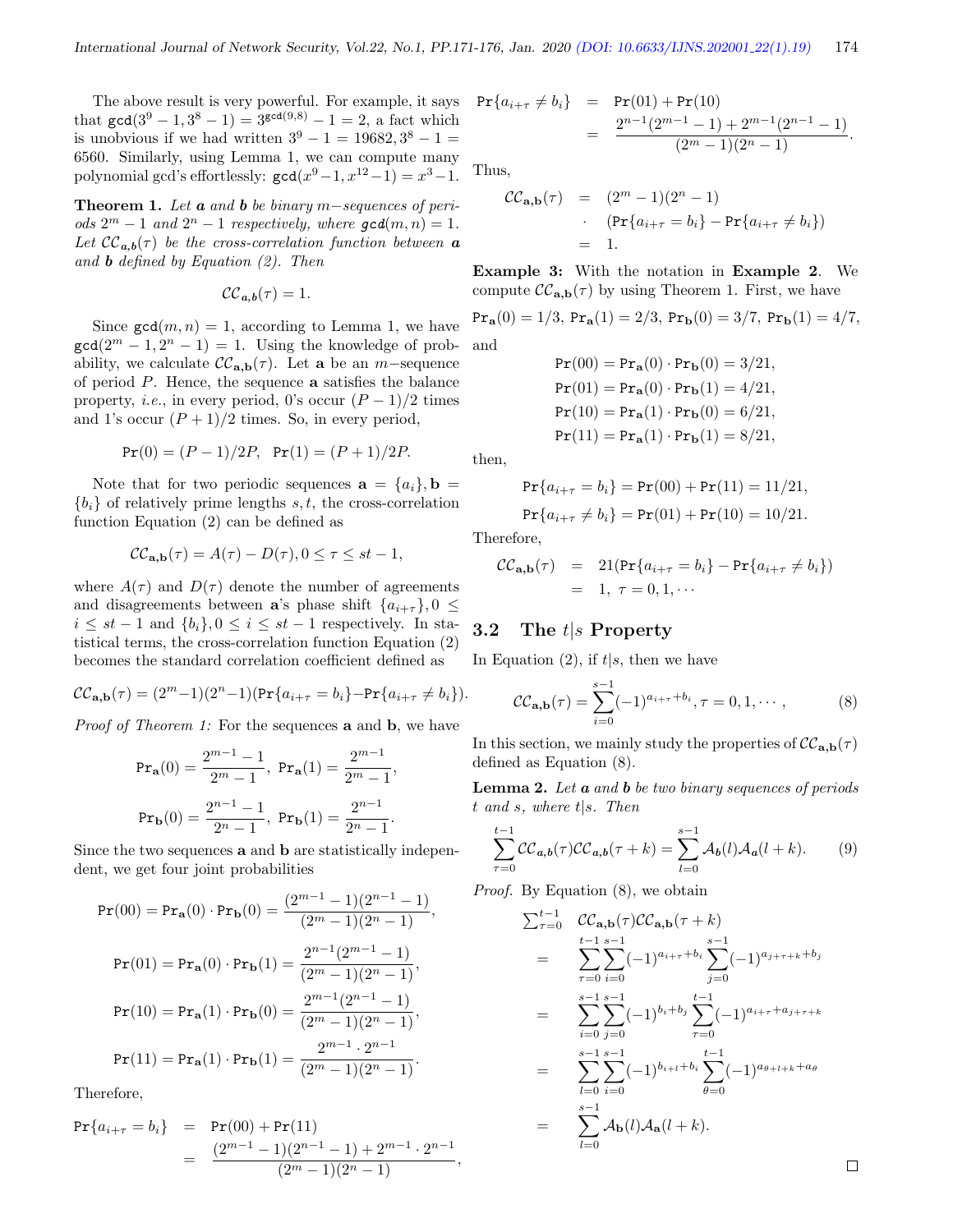**Theorem 2.** Let **a** and **b** be two m-sequences of periods Case 1: Using Equation (10), we have t and s, where  $t|s$ , i.e.,  $\exists d \in \mathbb{Z}$  such that  $s = dt$ . Then the cross-correlation function value  $\mathcal{CC}_{a,b}(\tau)$  defined as Equation (8) satisfies the following relations.

$$
(2-1) \sum_{\tau=0}^{t-1} \mathcal{CC}_{\mathbf{a},\mathbf{b}}(\tau) = 1.
$$
  
\n
$$
(2-2) \sum_{\tau=0}^{t-1} (\mathcal{CC}_{\mathbf{a},\mathbf{b}}(\tau) + 1) = t + 1.
$$
  
\n
$$
(2-3) \sum_{\tau=0}^{t-1} \mathcal{CC}_{\mathbf{a},\mathbf{b}}^2(\tau) = st + t - d.
$$
  
\n
$$
(2-4) \sum_{\tau=0}^{t-1} \mathcal{CC}_{\mathbf{a},\mathbf{b}}(\tau) \mathcal{CC}_{\mathbf{a},\mathbf{b}}(\tau + k) = -s - d - 1, \text{ for } k \neq 0.
$$
  
\n
$$
(2-5) \sum_{\tau=0}^{t-1} (\mathcal{CC}_{\mathbf{a},\mathbf{b}}(\tau) + 1)^2 = st + 2t - d + 2.
$$

Proof. (2-1) According to Equation (8), then

$$
\sum_{\tau=0}^{t-1} CC_{\mathbf{a},\mathbf{b}}(\tau) = \sum_{\tau=0}^{t-1} \sum_{i=0}^{s-1} (-1)^{a_{i+\tau}+b_i}
$$

$$
= \sum_{i=0}^{s-1} (-1)^{b_i} \sum_{\tau=0}^{t-1} (-1)^{a_{i+\tau}}
$$

$$
= (-1)(-1) = 1.
$$

it contains one more one than a zero during its period. (2- 2) Due to  $(2-1)$ , the assertion  $(2-2)$  is clear.  $(2-3)$  By using Equation (9) and the 2-level autocorrelation properties of the two m−sequences, we have

$$
\sum_{\tau=0}^{t-1} \mathcal{CC}_{\mathbf{a},\mathbf{b}}^2(\tau) = \sum_{l=0}^{s-1} \mathcal{A}_{\mathbf{b}}(l) \mathcal{A}_{\mathbf{a}}(l)
$$
  
=  $\mathcal{A}_{\mathbf{b}}(0) \mathcal{A}_{\mathbf{a}}(0) + \mathcal{A}_{\mathbf{b}}(1) \mathcal{A}_{\mathbf{a}}(1) + \cdots$   
=  $st - t(d-1) + (s - 1 - (d-1))$   
=  $st + t - d$ .

(2-4) According to Equation (8) and the 2-level autocorrelation properties of the two m−sequences, then

$$
\sum_{\tau=0}^{t-1} CC_{\mathbf{a}, \mathbf{b}}(\tau)CC_{\mathbf{a}, \mathbf{b}}(\tau+k) = -s - td + (s - 1 - d)
$$

$$
= -s - d - 1.
$$

 $(2-5)$  By using  $(2-1)(2-3)$ , the assertion  $(2-5)$  is clear.  $\Box$ 

Example 3. Let  $a = 011$  and  $b = 000100110101111$  be two m−sequences with periods 3 and 15, respectively, then by using Equation (8), we compute their cross-correlation functions as following:

$$
\mathcal{CC}_{a,b}(0), \mathcal{CC}_{a,b}(1), \cdots, \mathcal{CC}_{a,b}(14) = -5, 3, 3, -5, 3, 3, -5, 3, 3, -5, 3, 3, -5, 3, 3.
$$

Thus, we obtain

$$
\mathcal{CC}_{\mathbf{a},\mathbf{b}}(\tau) = \begin{cases}\n-5, & \text{if } \tau \equiv 0 \pmod{3}, \\
3, & \text{if } \tau \not\equiv 0 \pmod{3}.\n\end{cases}
$$
\n(10)

$$
(1-a) \sum_{\tau=0}^{2} \mathcal{CC}_{\mathbf{a},\mathbf{b}}(\tau) = -5 + 3 + 3 = 1.
$$
\n
$$
(1-b) \sum_{\tau=0}^{2} (\mathcal{CC}_{\mathbf{a},\mathbf{b}}(\tau) + 1) = (-5 + 1) + (3 + 1) + (3 + 1) = 4.
$$
\n
$$
(1-c) \sum_{\tau=0}^{2} \mathcal{CC}_{\mathbf{a},\mathbf{b}}^{2}(\tau) = \mathcal{CC}_{\mathbf{a},\mathbf{b}}^{2}(0) + \mathcal{CC}_{\mathbf{a},\mathbf{b}}^{2}(1) + \mathcal{CC}_{\mathbf{a},\mathbf{b}}^{2}(2) = 25 + 9 + 9 = 43.
$$
\n
$$
(1-d) \sum_{\tau=0}^{2} \mathcal{CC}_{\mathbf{a},\mathbf{b}}(\tau) \mathcal{CC}_{\mathbf{a},\mathbf{b}}(\tau + k)
$$
\n
$$
= \mathcal{CC}_{\mathbf{a},\mathbf{b}}(0) \mathcal{CC}_{\mathbf{a},\mathbf{b}}(k) + \mathcal{CC}_{\mathbf{a},\mathbf{b}}(1) \mathcal{CC}_{\mathbf{a},\mathbf{b}}(1 + k) +
$$
\n
$$
\mathcal{CC}_{\mathbf{a},\mathbf{b}}(2) \mathcal{CC}_{\mathbf{a},\mathbf{b}}(2 + k)
$$
\n
$$
= -5 \times 3 + 3 \times 3 / - 5 \times 3 = -21.
$$
\n
$$
(1-e) \sum_{\tau=0}^{2} (\mathcal{CC}_{\mathbf{a},\mathbf{b}}(\tau) + 1)^{2}
$$

$$
\begin{aligned} (-e) \sum_{\tau=0}^{1} (CC_{\mathbf{a}, \mathbf{b}}(\tau) + 1)^2 \\ &= (CC_{\mathbf{a}, \mathbf{b}}(0) + 1)^2 + (CC_{\mathbf{a}, \mathbf{b}}(1) + 1)^2 + (CC_{\mathbf{a}, \mathbf{b}}(2) + 1)^2 \\ &= (-5 + 1)^2 + (3 + 1)^2 + (3 + 1)^2 = 48. \end{aligned}
$$

Since an m–sequence is almost balanced in the sense that Case 2: Using Theorem 2, where  $s = 15$ ,  $t = 3$  and  $d =$ 5, we have

(2-a) 
$$
\sum_{\tau=0}^{2} \mathcal{CC}_{\mathbf{a},\mathbf{b}}(\tau) = 1.
$$
  
\n(2-b) 
$$
\sum_{\tau=0}^{2} (\mathcal{CC}_{\mathbf{a},\mathbf{b}}(\tau) + 1) = t + 1 = 3 + 1 = 4.
$$
  
\n(2-c) 
$$
\sum_{\tau=0}^{2} \mathcal{CC}_{\mathbf{a},\mathbf{b}}^{2}(\tau) = st + t - d = 15 \times 3 + 3 - 5 = 43.
$$
  
\n(2-d) 
$$
\sum_{\tau=0}^{2} \mathcal{CC}_{\mathbf{a},\mathbf{b}}(\tau) \mathcal{CC}_{\mathbf{a},\mathbf{b}}(\tau + k) = -s - d - 1 = -15 - 5 - 1 = -21.
$$
  
\n(2-e) 
$$
\sum_{\tau=0}^{2} (\mathcal{CC}_{\mathbf{a},\mathbf{b}}(\tau) + 1)^{2} = st + 2t - d + 2 = 15 \times 3 + 2 \times 3 - 5 + 2 = 48.
$$

By comparison, we get that Case 2 is simpler than Case 1.

## 4 Conclusions

We study the correlation functions on m−sequences of different lengths in this paper. Also, we consider two classes of m−sequences of different lengths and give some properties of the correlation functions between these m−sequences.